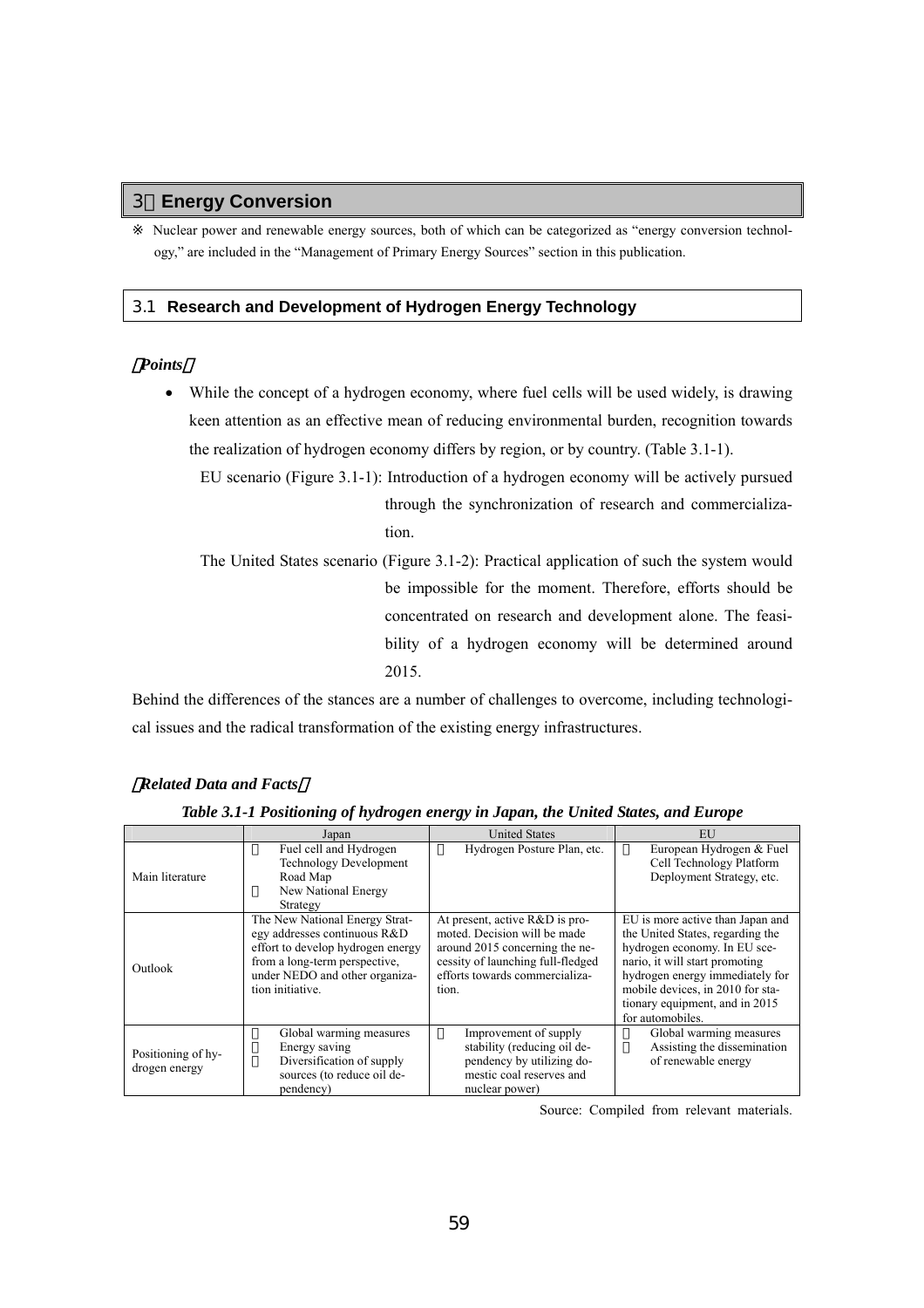

Source: European Hydrogen & Fuel Cell Technology Platform Deployment Strategy (2005) *Figure 3.1-1 EU scenario for the transition to hydrogen economy (mobile use*→*stationery use*→*transportation use)* 



Source: Hydrogen Posture Plan (2004)

*Figure 3.1-2 United States scenario for the transition to hydrogen economy (Decision to be made around 2015 on whether to move on to the wide commercialization)*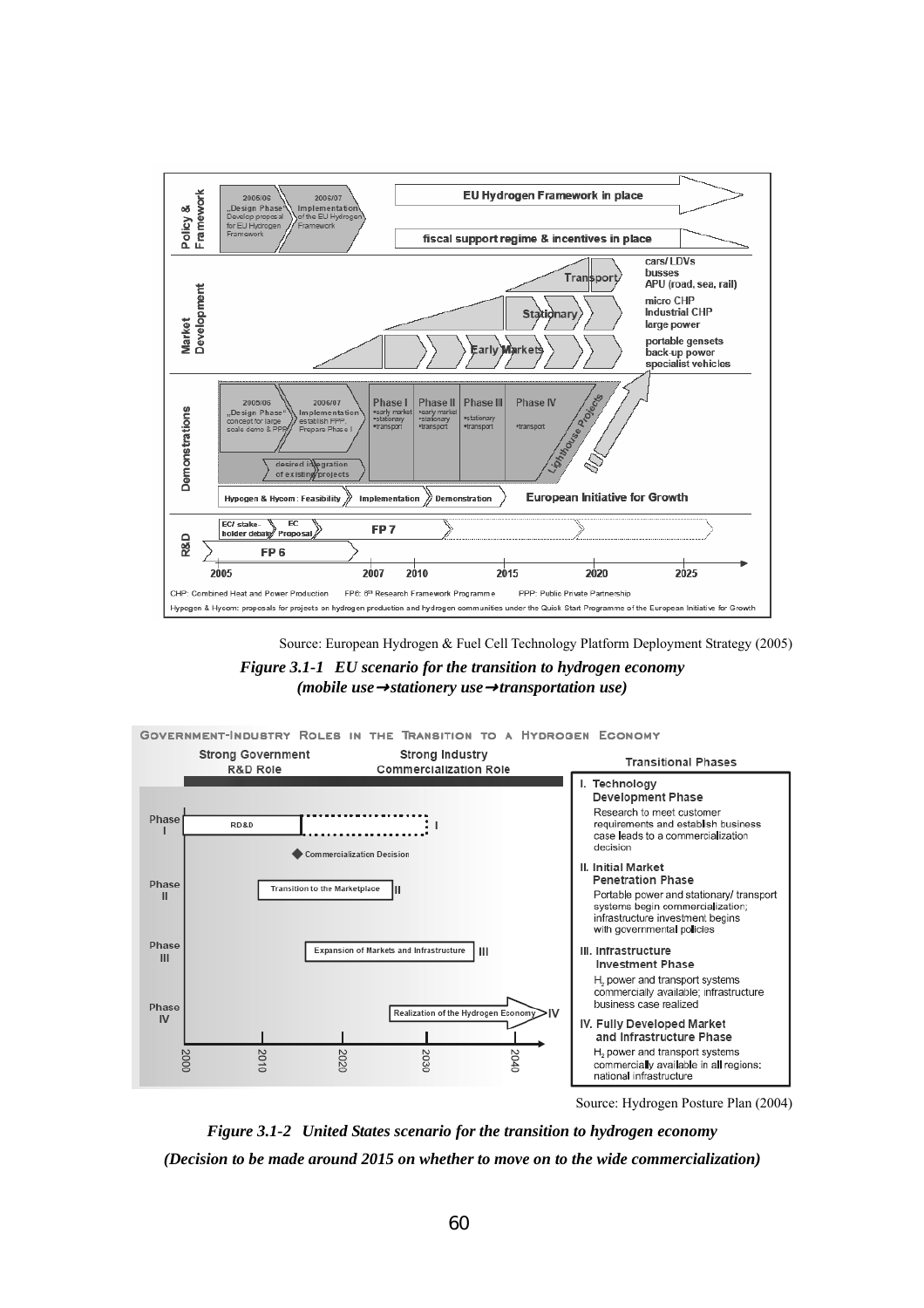### 3.2 **Development and Introduction of Clean Coal Technology**

#### [*Points*]

- Utilization of coal can contribute to the stable supply of primary energy in the world because of its abundant proven reserve and relatively even distribution of the deposits among the regions unlike oil and gas (Figure 2.1-1). On the other hand, coal poses a problem of how we should control its emissions because, among the fossil fuels, it emits the largest amount of  $CO<sub>2</sub>$  per unit of energy.
- Clean coal technology (CCT) is a set of technologies for effective utilization of coal, including those for reduction in  $CO<sub>2</sub>$  emissions and the multifaceted use of coal (Table 3.2-1). It is essential to accelerate the development and introduction of these technologies.
- In particular, the vigorous activities in the following issues are highly recommended.
	- $\triangleright$  Most of the abundant recoverable coal reserves are of low grade with low caloric value and poor usability. Technology should be developed for effective utilization of such the coal (Table 3.2-2).
	- $\triangleright$  Zero-emission technologies need to be developed for coal-fired power generation such as the FutureGen project by the United States.
	- $\triangleright$  Coal-producing countries are paying eager attention to coal liquefaction for transport use. In 2006, the government of Indonesia issued a presidential decree stating its plan to start using liquefied coal as part of the country's primary energy supply by the end of 2020. Negotiations are under way between Indonesia and foreign manufactures concerning the introduction of coal liquefaction technology.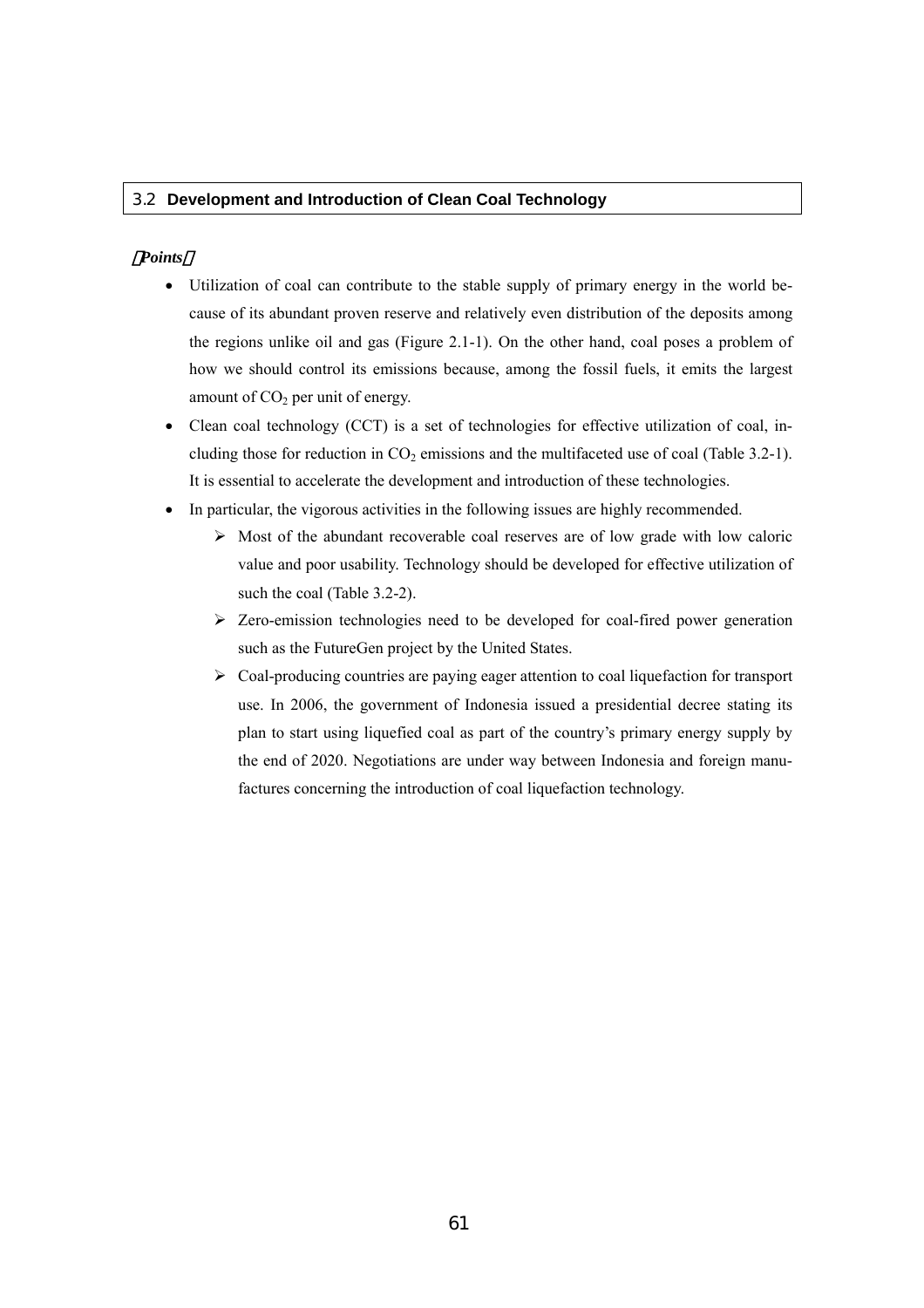# [*Related Data and Facts*]

| Coal flow      | Technology                                | Needs                                                              |                                                      | CCT                                                                                     |                                                            |                                                                                                                                                                                                                                                                                 |  |
|----------------|-------------------------------------------|--------------------------------------------------------------------|------------------------------------------------------|-----------------------------------------------------------------------------------------|------------------------------------------------------------|---------------------------------------------------------------------------------------------------------------------------------------------------------------------------------------------------------------------------------------------------------------------------------|--|
|                |                                           | Developing country                                                 | Coal-producing<br>country                            | Developed country                                                                       | Existing technology                                        | New technology                                                                                                                                                                                                                                                                  |  |
| Mining         | Pressing                                  | Expanding applica-<br>tions                                        | Expanding applica-<br>tions                          | Enhancing energy<br>security<br>Expanding applications                                  | CBM/CMM utiliza-<br>tion                                   | <b>FCBMR</b><br>CBM/CMM power generation                                                                                                                                                                                                                                        |  |
| Dressing       | Dressing                                  |                                                                    | Improving efficiency<br>(simplifying proc-<br>esses) | Improving efficiency                                                                    | Jig, floatation,<br>heavy medium<br>separation             | Turbo floatation (Australia)                                                                                                                                                                                                                                                    |  |
|                | Reforming                                 |                                                                    | Reforming<br>low-grade coal                          | Reforming low-grade<br>coal                                                             |                                                            | Hyper coal<br>Low-grade coal (UBC) reformation                                                                                                                                                                                                                                  |  |
| Processing     | <b>Briquette</b>                          | Utilizing biomass                                                  | Utilizing high-grade<br>coal                         | Utilizing low-grade coal                                                                |                                                            | Bio-briquette<br>Dry briquette                                                                                                                                                                                                                                                  |  |
|                | Handling                                  | Improving transport<br>efficiency                                  | Reducing costs<br>Improving transport<br>efficiency  | Reducing costs<br>Improving transport<br>efficiency                                     |                                                            | Coal cartridge<br>Coal slurry                                                                                                                                                                                                                                                   |  |
| Conversion     | Liquefaction                              | Expanding applica-<br>tions                                        | Expanding applica-<br>tions                          | Expanding applications                                                                  | CWM/COM                                                    | Coking coal liquefaction (NEDOL)<br>Brown coal liquefaction (BCL)<br>CC-TSL, New-IG, SASOL<br><b>DMF</b>                                                                                                                                                                        |  |
|                | Gasification                              | Expanding applica-<br>tions*1                                      |                                                      | Improving energy<br>efficiency                                                          | City gas production<br>(dry distillation)                  | Spouted bed-type coal liquefaction<br>Spouted bed (Shell, Texaco, Dow, etc.)                                                                                                                                                                                                    |  |
|                | Heat decomposition                        | Expanding applica-<br>tions*2                                      |                                                      | Expanding applications                                                                  |                                                            | Multiple-purpose coal conversion<br>Partial coal hydrogenation                                                                                                                                                                                                                  |  |
|                | Combustion                                | Improving energy<br>efficiency                                     | Processing<br>low-grade coal                         | Improving energy<br>efficiency                                                          | <b>Boiler combustion</b>                                   | Fluidized-bed combustion<br>(CFBC, PFBC)<br>Partial combustion (CPC, PCPC)                                                                                                                                                                                                      |  |
|                | <b>Efficient power</b><br>generation      | Utilizing low-grade<br>coal                                        |                                                      | Improving energy<br>efficiency                                                          | Pulverized<br>coal-fired power<br>qeneration               | Supercritical-pressure pulverized coal<br>combustion technology (USC)<br>FutureGen (U.S.)<br>Integrated Gasification Combined<br>Cycle (IGCC)<br>Integrated Coal Gasification Fuel Cell<br>Combined Cycle (IGFC)                                                                |  |
|                | Post-treatment Exhaust gas treat-<br>ment | Improving energy<br>efficiency                                     |                                                      | Conforming to envi-<br>ronmental regulations<br>Improving red rates                     | Bag filter, electro-<br>static precipitation<br>technology | High-temperature dust collection filter                                                                                                                                                                                                                                         |  |
|                |                                           |                                                                    |                                                      |                                                                                         | Wet lime-<br>stone/alabaster<br>technology (SOx)           | Dry desulphurization<br>Spray drier                                                                                                                                                                                                                                             |  |
|                |                                           |                                                                    |                                                      |                                                                                         | Selective catalytic<br>reduction process                   | Noncatalytic denitration (SNCR)<br>Simultaneous desulphurization and<br>denitration (activated carbon ad-<br>sorption)<br>Simultaneous desulphurization and<br>denitration (electron beam)                                                                                      |  |
|                | Ash utilization                           | ٠З                                                                 |                                                      | <b>Expanding applications</b>                                                           | Cement, concrete                                           | Ground stabilization (FGC)<br>Road bed material production<br>High-strength artificial aggregate<br>Fertilizer                                                                                                                                                                  |  |
| $CO2$ measure  | Reduction                                 | ٠4                                                                 |                                                      | Conforming to envi-<br>ronmental regulations                                            | <b>Blast furnace with</b><br>coke                          | HyPr-RING, ECBMR<br>Recovery, fixation, capture<br>FutureGen (U.S.)<br>CO <sub>2</sub> conversion<br>Pulverized coal oxygen combustion                                                                                                                                          |  |
| Industrial use | Steelmaking<br>Cement making              | Conforming to<br>environmental<br>regulations<br>Simplifying proc- | Utilizing low-grade                                  | Dealing with obsolete<br>coke ovens<br>Improving productivity<br>Improving productivity | Pulverized coal<br>injection (PCI)<br>Rotary kiln          | Molded coke (FCP)<br>Next-generation coke furnace<br>(SCOPE21)<br>Direct reduction iron making<br>(FASTMET, SL/RN, etc.)<br>Direct iron ore smelting reduction<br>process (COREX)<br>Direct iron ore smelting reduction<br>process (DIOS)<br>Fluidized-bed cement baking (FAKS) |  |
|                |                                           | esses                                                              | coal                                                 |                                                                                         | (SP, NSP)                                                  |                                                                                                                                                                                                                                                                                 |  |

# *Table 3.2-1 Clean coal technology map*

Note: Objectives of CCT in Japan<br>- Diversification of energy sources (expansion of applications)

\*1 New needs expected for city gas sources and chemical materials

-Improvement in operability the state of the state of the state of the state of the state of the products of the state of the products of the state of the state of the state of the state of the state of the state of the st

- Improvement in energy utilization efficiency (animal-warming measure) \*3 Little need expected unless there is a shortage of ash treatment facilities

-Reduction in emissions of SOx, NOx, and smoke dust \*4 Top priority expected to be given to improvement in energy utilization efficiency

Source: Compiled based on relevant materials.